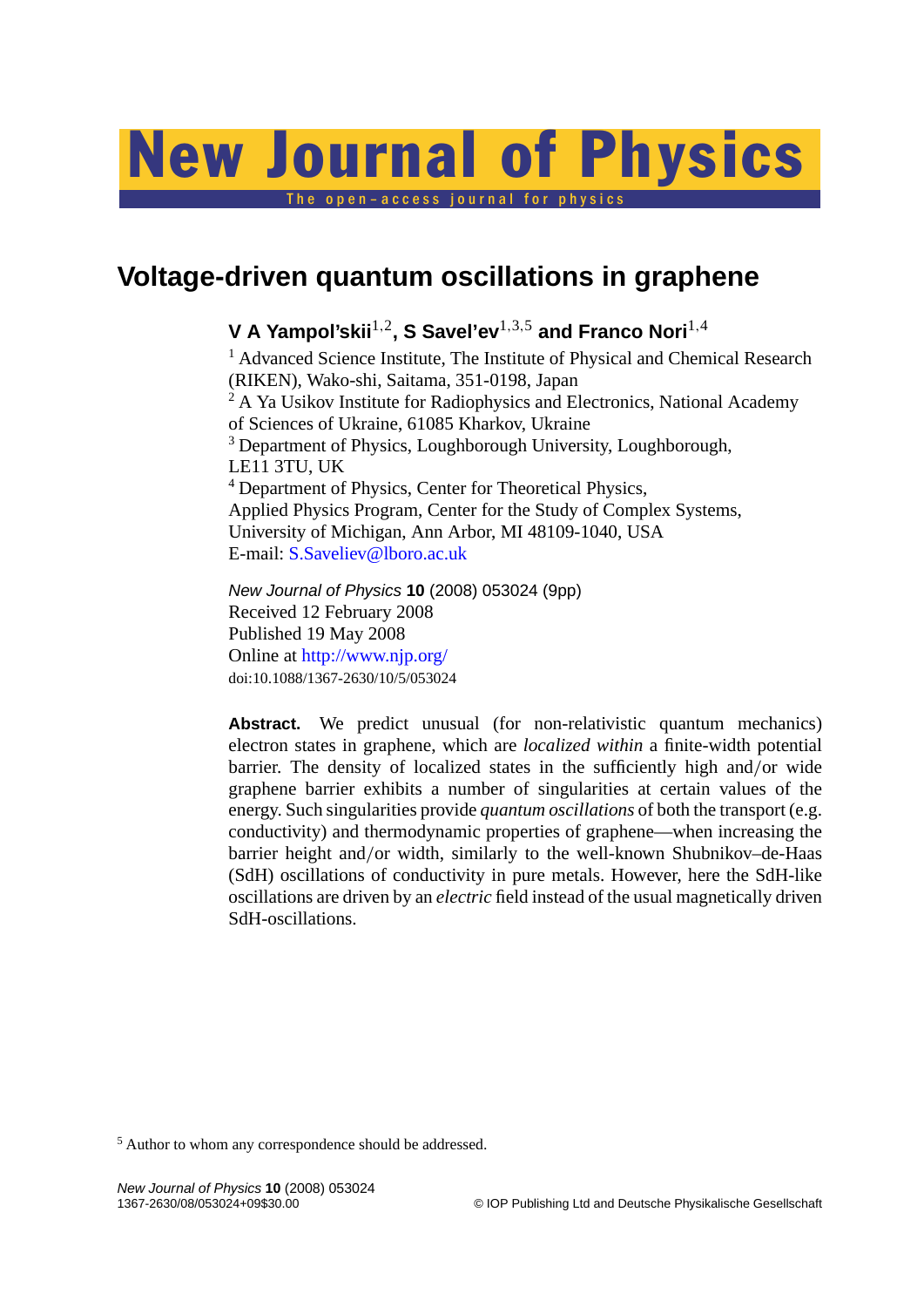#### **Contents**

| 1. Introduction                           | $\mathbf{2}$ |
|-------------------------------------------|--------------|
| 2. Electron states localized in a barrier | 3            |
| 3. Density of localized electron states   | 6            |
| 4. Conclusions                            | 7            |
| <b>Acknowledgments</b>                    | 8            |
| <b>References</b>                         | 8            |

#### **1. Introduction**

The Shubnikov–de-Haas (SdH) effect, i.e., the oscillations of the magneto-resistance of metals when increasing an external magnetic field, was one of the first macroscopic manifestations of the quantum-mechanical nature of matter. The key to understanding this remarkable phenomenon was pointed out by Landau and Onsager and it is described in many textbooks on solid state physics (see, e.g. [\[1\]](#page-7-0)). Namely, electrons in the conduction band of a metal in a strong magnetic field behave like simple harmonic oscillators. The resulting energy spectrum is made up of equidistant Landau levels separated by the cyclotron energy. The density of electron states has singularities at the Landau levels. When the magnetic field is changed, the positions of the Landau levels move and pass periodically through the Fermi energy. As a result, the population of electrons at the Fermi surface also oscillates and, in turn, leads to quantum oscillations of the transport and thermodynamic properties of a metal. The quantum oscillations also manifest themselves in the thermoconductivity, magnetization, sound attenuation, magnetostriction and other quantities.

These quantum oscillations are pronounced in conductors with a long mean free path of charge carriers. This can occur in pure metals, semimetals, and narrow band-gap semiconductors at low temperatures, as well as in graphene, a one-atom-thick sheet of carbon. The SdH oscillations of the magneto-resistivity were observed in graphene  $[2, 3]$  $[2, 3]$  $[2, 3]$  soon after its discovery [\[4\]](#page-7-0). Due to the monolayer honeycomb-lattice structure of graphene, its electrons obey a massless Dirac-like equation (see, e.g. [\[3,](#page-7-0) [5,](#page-7-0) [6\]](#page-8-0)). This is responsible for the unusual properties of graphene. In particular, the Landau levels in graphene are not equidistant and these influence the period of the SdH oscillations [\[7\]](#page-8-0). Graphene has another striking property: it has unusual relativistic effects which are counterintuitive for electrons with speeds much slower than the speed of light [\[8\]](#page-8-0). For example, it has been recently shown [\[5\]](#page-7-0) that graphene could be used for experimentally testing the so-called Klein paradox [\[9\]](#page-8-0). This quantum-mechanical effect of relativistic particles penetrating through high and wide potential barriers can be illustrated with massless Dirac fermions in graphene with a potential barrier controlled by an applied voltage. A high potential energy barrier in graphene, as was shown in [\[10\]](#page-8-0), can also act as an unusual electron lens, due to the negative refraction of electron waves at the edge of the barrier, in analogy to the negative refraction of 3D [\[11\]](#page-8-0) and 2D [\[12,](#page-8-0) [13\]](#page-8-0) electromagnetic waves.

Our goal here is to show that, due to the Dirac-like Hamiltonian of graphene with a potential energy barrier, quantum oscillations similar to the SdH effect can be observed *without an applied magnetic field*. Below we prove that the density of electron states in a graphene sheet with a potential barrier should display quantum oscillations if the strength of the barrier (i.e. the product  $V_0D$  of the barrier's height  $V_0$  and width *D*) exceeds some threshold value. In these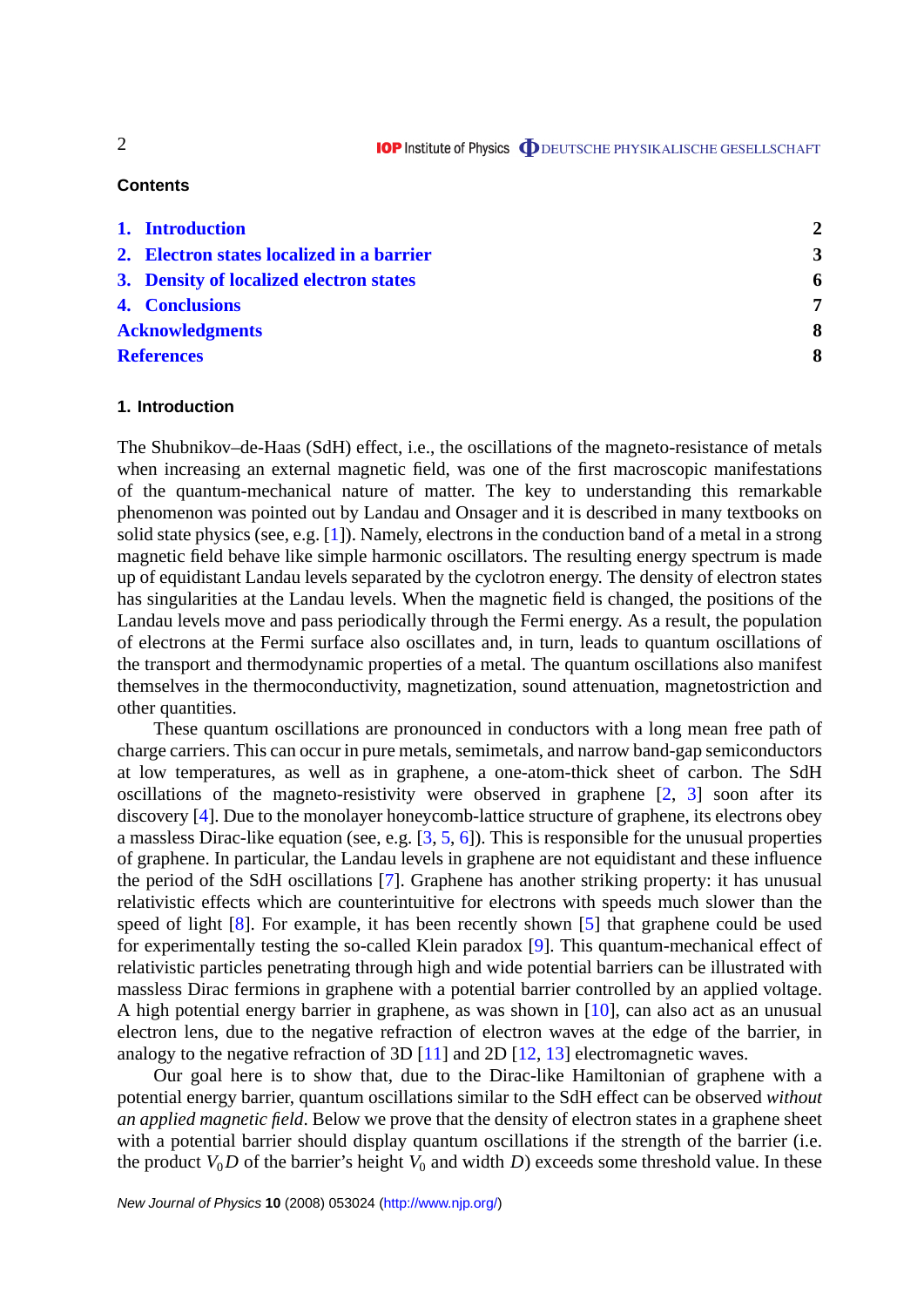<span id="page-2-0"></span>oscillations, the barrier strength  $V_0D$ , that can be controlled by a gate voltage, plays the same role as the external magnetic field in the SdH effect.

The quantum oscillations predicted here originate from a new type of electron states in graphene. Contrary to non-relativistic quantum mechanics, where localized states can only exist inside quantum wells, we find that the electron states in graphene can be localized *within the barrier*. The energy  $E(q_y)$  of the localized states (versus the wavevector component  $q_y$  along the barrier) becomes *non-monotonic* if

$$
V_0 D > \pi \hbar v_{\rm F},
$$

 $(v<sub>F</sub>$  is the Fermi velocity). We show that this produces singularities of the density of electron states for energies where  $dE/dq_y = 0$ . When the magnitude and/or width of the barrier changes, the locations of the singularities move and periodically cross the Fermi level, generating quantum oscillations of both thermodynamic and transport properties, e.g. of the conductance in the *y*-direction (along the barrier).

#### **2. Electron states localized in a barrier**

The tunnelling of relativistic particles through a finite-width potential barrier has recently been studied in [\[5,](#page-7-0) [14,](#page-8-0) [15\]](#page-8-0). Here, we consider another type of electron waves that propagate *strictly along* the barrier and *damp away from it*. Our analysis shows that a step-like barrier (i.e. a single edge of an infinitely wide barrier) does not support such electron waves, which would be an analogue to surface electromagnetic waves (plasmon-polaritons) at the interface between two different media. Therefore, even though the potential barrier in graphene could act as an electron lens [\[10\]](#page-8-0), it *cannot* provide the perfect lensing (i.e. subwavelength image reconstruction) that is possible for Veselago's lens in optics [\[16\]](#page-8-0). However, as we show in this section, the electron waves in graphene can be localized inside *a finite-width* potential barrier.

We consider electron states in graphene with a potential barrier located in a single-layer graphene occupying the  $x-y$ -plane (see figure [1\)](#page-3-0). For simplicity, we assume that the barrier  $V(x)$  has sharp edges

$$
V(x) = \begin{cases} 0, & |x| > D/2, \\ V_0, & |x| < D/2. \end{cases}
$$
 (1)

Electrons in monolayer graphene obey the Dirac-like equation,

$$
\hat{H}\psi = i\hbar \frac{\partial \psi}{\partial t}, \quad \hat{H} = -i\hbar v_{\rm F} \boldsymbol{\sigma} \cdot \nabla + V(x), \tag{2}
$$

where  $v_F$  is the Fermi velocity and  $\sigma = (\sigma_x, \sigma_y)$  are Pauli matrices.

We seek stationary spinor solutions of the form,

$$
\psi = \psi(x) \exp\left(-\frac{i}{\hbar}Et + iqy\right),\tag{3}
$$

with energy  $E$  and momentum  $\hbar q$  along the barrier. We focus on the states with

$$
|q| > |\epsilon| \equiv |E|/\hbar v_{\rm F}.\tag{4}
$$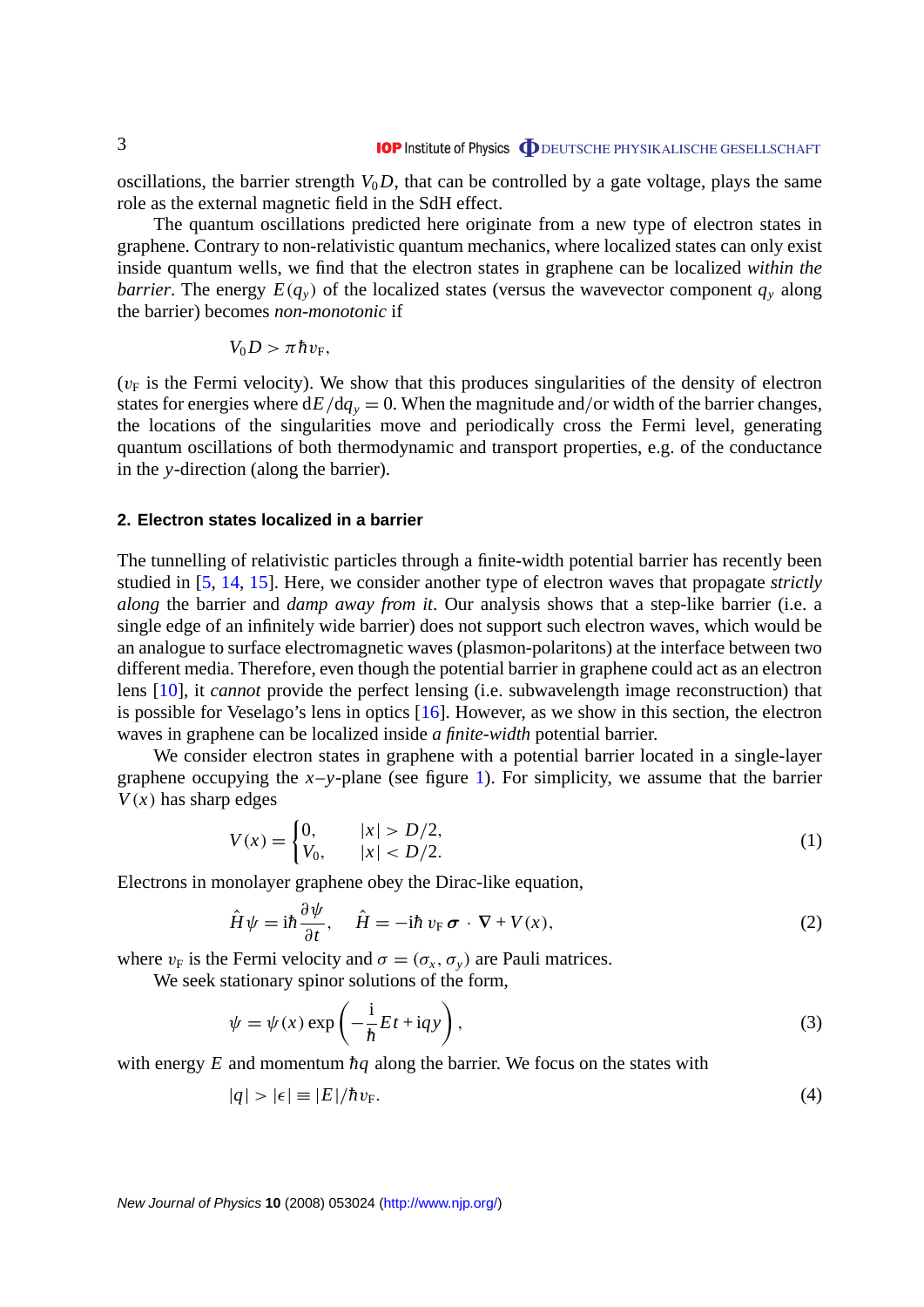<span id="page-3-0"></span>

**Figure 1.** Top: geometry of the problem. A graphene sheet is placed under the voltage gates indicated by block rectangles. Bottom: potential energy barrier  $V(x)$  in graphene (dashed blue line) and the probability distribution  $W(x) =$  $|\psi_1(x)|^2 + |\psi_2(x)|^2$  for the localized electron state at  $qd = 3.5625$ ,  $\epsilon D = 0.003$ and  $V = 9$  (red solid line).

In this case, the electron waves satisfying equation [\(2\)](#page-2-0) damp away from the barrier, and the components  $\psi_1$  and  $\psi_2$  of the Dirac spinor can be written in the form

$$
\psi_1(x) = \begin{cases}\na \exp(k_x x), & x < -D/2, \\
b \exp(iq_x x) + c \exp(-iq_x x), & |x| < D/2, \\
d \exp(-k_x x), & x > D/2, \\
\frac{\mathrm{i}\epsilon}{(k_x + q)} \exp(k_x x), & x < -D/2, \\
-b \exp(iq_x x + i\theta) + c \exp(-iq_x x - i\theta), & |x| < D/2, \\
\frac{-\mathrm{i}d\epsilon}{(k_x - q)} \exp(-k_x x), & x > D/2,\n\end{cases}\n\tag{6}
$$

with real

$$
k_x = (q^2 - \epsilon^2)^{1/2}
$$

and

$$
q_x = \left[ \left( \epsilon - \frac{\mathcal{V}}{D} \right)^2 - q^2 \right]^{1/2}.
$$

Here  $V = V_0 D/\hbar v_F$  is the effective barrier strength and tan  $\theta = q/q_x$ .

Matching the functions  $\psi_1(x)$  and  $\psi_2(x)$  at the points  $x = \pm D/2$ , we obtain a set of four homogeneous algebraic equations for the constants *a*, *b*, *c* and *d*. Equating the determinant of this set to zero, we derive a dispersion relation for the localized electron states,

$$
tan(q_x D) = -\frac{k_x q_x}{(\mathcal{V}/D - \epsilon)\epsilon + q^2}.
$$
\n(7)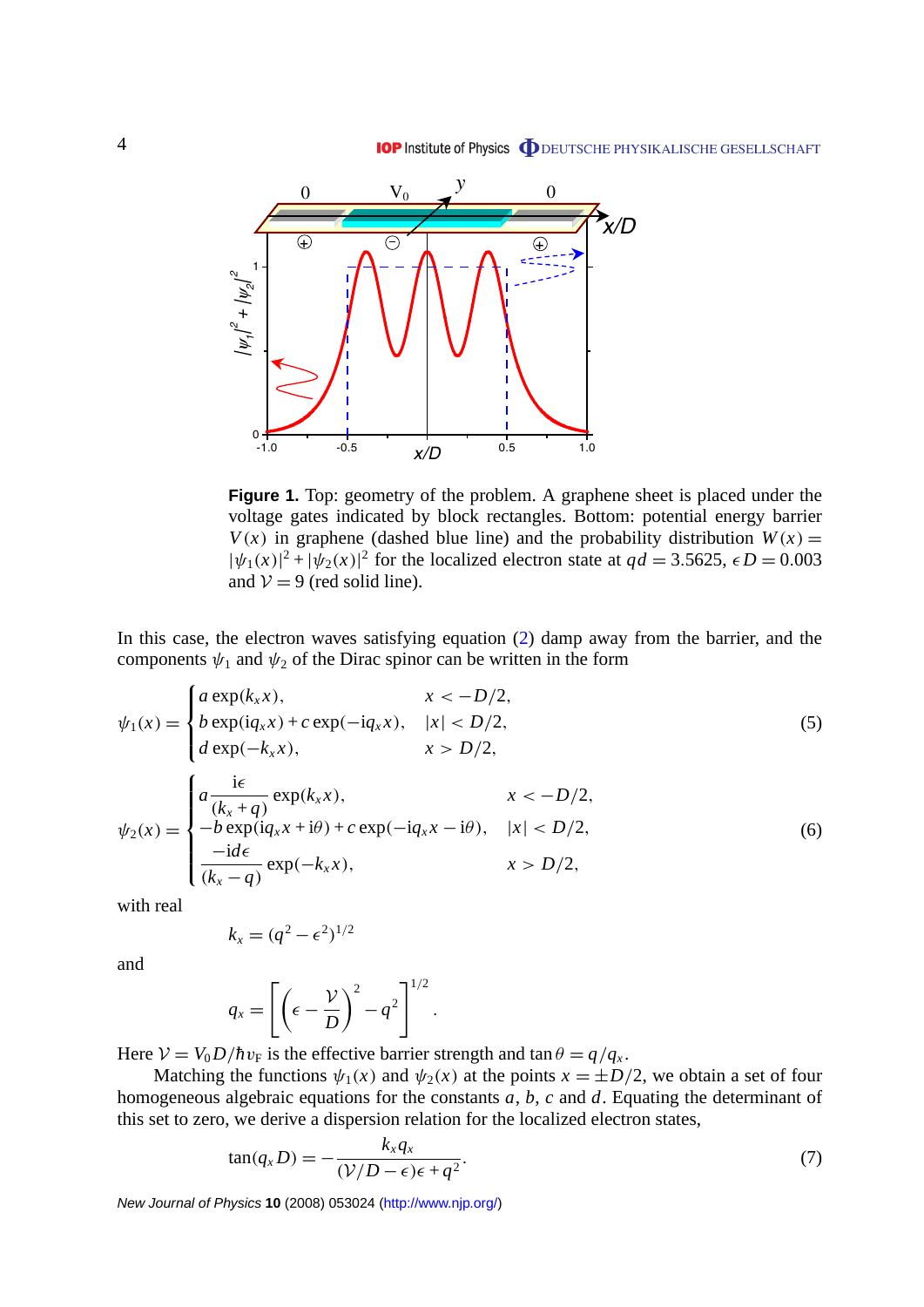A similar equation was obtained in [\[17\]](#page-8-0) for non-propagating electron states in ribbons of graphene with armchair boundaries. Figure [1](#page-3-0) illustrates the behaviour of the probability distribution *W*(*x*) for a localized state. Note that *W*(*x*) is an *even* function with *continuous derivative*  $W'(x)$ , in spite of the fact that each one of the functions  $|\psi_1|^2$  and  $|\psi_1|^2$  are not even (the chirality of the Dirac spinors) and both have discontinuous derivatives at the points  $x = \pm D/2$ .

The localized states can also be observed in either a 2D electron gas or graphene (e.g. [\[18\]](#page-8-0)) when a voltage is applied to produce a potential well. In the 2D electron gas, for electrons with a quadratic dispersion law, this spectrum is

$$
\mathcal{E}_n = y_n^2 + 4Q^2 - \mathcal{V},
$$

where

$$
\mathcal{E} = \frac{mD^2E}{2\hbar^2}, \quad \mathcal{V} = \frac{mD^2V_0}{2\hbar^2}, \quad Q = qD,
$$

*m* is the electron mass. Here  $y_n$  is the *n*th root of the equation

$$
y \tan(y) = (\mathcal{V} - y^2)^{1/2}
$$

for even states, and

$$
y \cot(y) = -(\mathcal{V} - y^2)^{1/2}
$$

for odd states.

The spectrum equation [\(7\)](#page-3-0) of localized states in graphene is shown by the solid black curves in figure [2,](#page-5-0) for dimensionless variables  $Q = qD$  and  $\mathcal{E} = \epsilon D$ . This spectrum consists of an infinite number of branches  $\mathcal{E}_n(Q)$ . Each of these branches starts from the lines  $\mathcal{E} = \pm |Q|$ (red solid straight lines in figure  $1(b)$  $1(b)$ ) at

$$
\mathcal{E} = \frac{\mathcal{V}}{2} - \frac{\pi^2 n^2}{2\mathcal{V}}
$$

and tends asymptotically to the lines  $\mathcal{E} = \mathcal{V} \pm \mathcal{O}$  (dashed red lines). Moreover, a particular branch of the spectrum starts at the point ( $Q = 0$ ,  $\mathcal{E} = 0$ ) and also tends to the line  $\mathcal{E} = \mathcal{V} - Q$ , with increasing *Q*.

The behaviour of different branches of the spectrum depends on the barrier strength  $V$ . If  $V < \pi/2$ , all branches satisfy  $\mathcal{E} < 0$  (see inset in figure [2\)](#page-5-0). Localized states with positive energies appear only for  $V > \pi/2$ . When V increases, new branches in the spectrum with positive energies appear. When  $V$  is within the interval

$$
\left(n+\frac{1}{2}\right)\pi < \mathcal{V} < \left(n+\frac{3}{2}\right)\pi,
$$

the number of branches with  $E > 0$  is  $(n + 1)$ ,  $n = 1, 2, 3, \ldots$ . We emphasize that each of the branches with positive energy has a maximum  $\mathcal{E}_n^{\max}$  at a certain wavenumber  $Q = Q_n^{\max}$ . Near these points, the group velocity of localized electron waves tends to zero. This effect is similar to the stop-light phenomenon [\[19\]](#page-8-0) found in various media, including superconductors [\[20\]](#page-8-0).

Note that defect-induced localized electron states in graphene and the enhancement of conductivity due to an increase in the electron density of states localized near the graphene edges were recently reported [\[21\]](#page-8-0)–[\[23\]](#page-8-0). Contrary to these examples, the electron states studied here are localized within the barrier and also these *are tunable*, i.e. the energy levels can be shifted by changing the barrier strength (e.g. via tuning a gate voltage).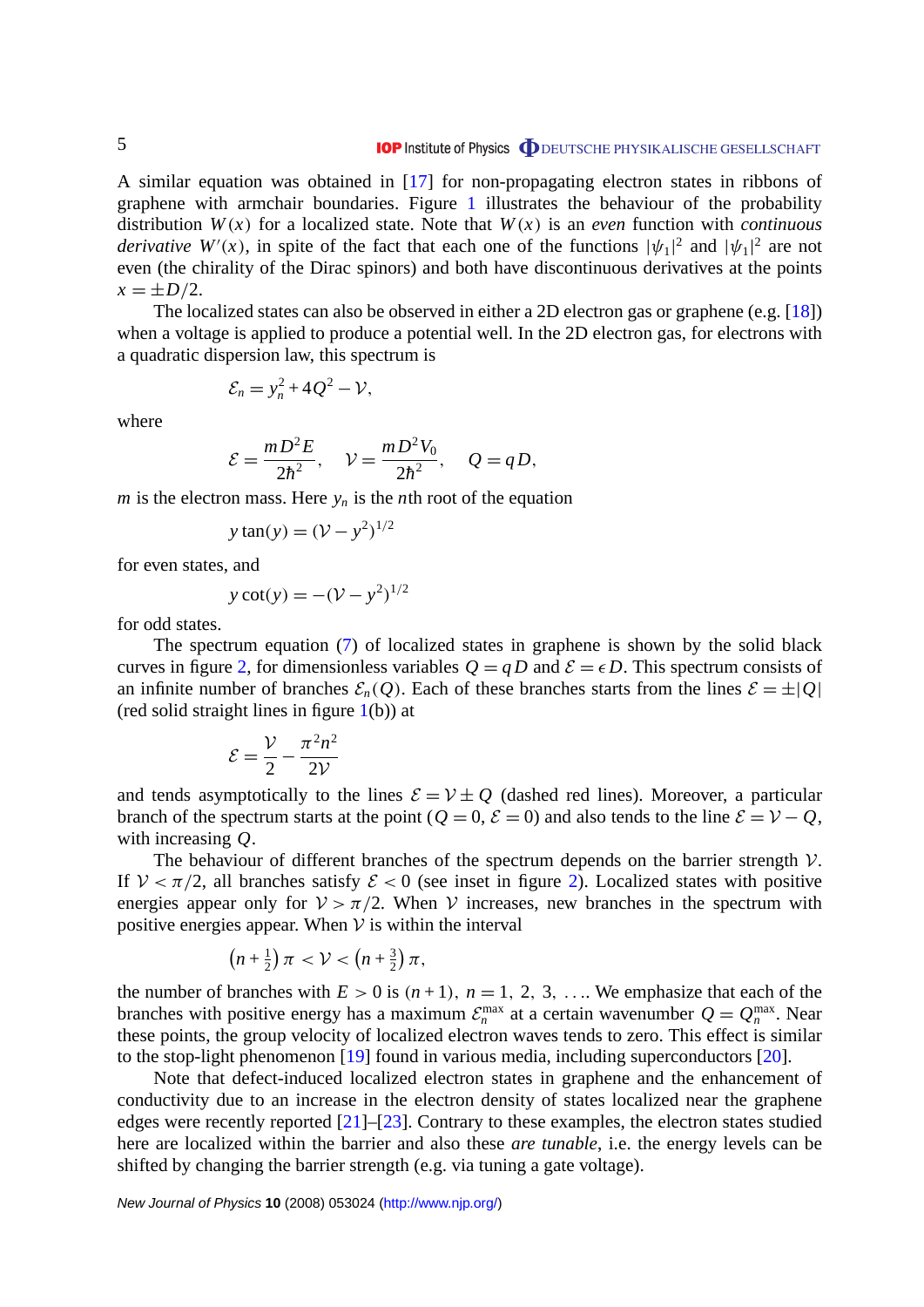<span id="page-5-0"></span>

**Figure 2.** Electron spectrum in graphene obtained for  $V = 1$  (inset) and  $V = 9$ (main panel). The sea of delocalized states (continuum spectrum) is marked by the light-purple regions. The branches of the spectrum for localized states are shown by solid black curves between the straight solid and dashed red lines. There are no states in the forbidden (white) regions.

#### **3. Density of localized electron states**

To calculate the density  $N(E)$  of electron states, we use the general formula  $N(E) = \sum_{\alpha}$  $\times \delta(E - E_{\alpha})$ , where  $\alpha$  labels the quantum state and  $\delta(x)$  is Dirac's delta-function. Using  $\sum_{\alpha} \cdots = 2L_x L_y (2\pi)^{-2} \int_{-\infty}^{\infty} dk_x dk_y \cdots$  for a continuum spectrum, we derive

$$
N_{\text{cont}} = N_0|\mathcal{E}|, \quad N_0 = \frac{L_x L_y}{\pi \hbar v_{\text{F}} D},\tag{8}
$$

where  $L_x$  and  $L_y$  are the lengths of the graphene sheet in the *x*- and *y*-directions, respectively. For localized states, we obtain

$$
N_{\rm loc}(\mathcal{E}) = 2N_0 \frac{D}{L_x} \sum_n \left| \frac{d\mathcal{E}_n(Q)}{dQ} \right|_{\mathcal{E}_n(Q) = \mathcal{E}}^{-1}.
$$
\n(9)

Here *n* runs over the number of positive roots of the equation  $\mathcal{E}(Q) = \mathcal{E}$ .

The dimensionless density of states  $N(\mathcal{E})/N_0$  is shown in figure [3.](#page-6-0) The localized electron states exhibit two types of peculiarities. First, increasing  $\mathcal{E}$ , the jumps or steps (each one of magnitude  $2D/L_x$ ) in  $N(\mathcal{E})/N_0$  occur at the points

$$
\mathcal{E} = \frac{\mathcal{V}}{2} - \frac{\pi^2 n^2}{2\mathcal{V}},
$$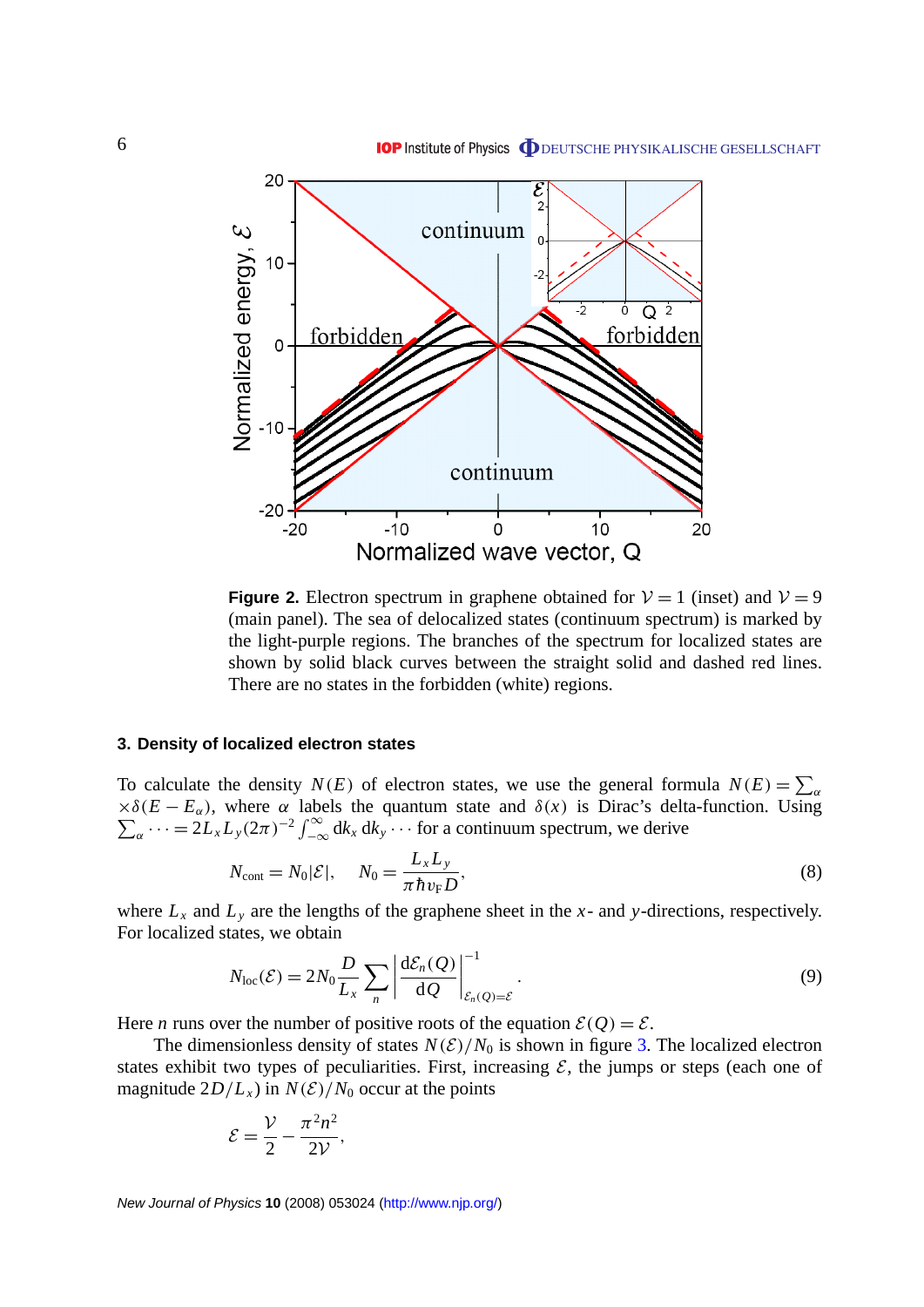<span id="page-6-0"></span>

**Figure 3.** Dimensionless density of electron states  $N(\mathcal{E})/N_0$  in graphene with a potential barrier, for  $D/L_x = 0.5$  and  $V = 16$ .

where new branches of the spectrum arise or disappear. More importantly, singularities are observed when  $\mathcal{E} = \mathcal{E}_n^{\text{max}}$ , where  $|d\mathcal{E}_n/dQ|^{-1}$  in equation [\(9\)](#page-5-0) diverges.

The locations of the singularities shift when changing the barrier strength  $V$ . Therefore, they periodically cross the Fermi level  $\mathcal{E}_F$ . This produces quantum oscillations of the density of states at the Fermi energy. They are seen in figure [4,](#page-7-0) showing  $N(\mathcal{E}_F)/N_0$  versus the effective barrier strength V.

The periodic change in the number of electron states near the Fermi level, increasing the barrier strength (e.g. by varying a gate voltage), necessarily results in quantum oscillations of the transport and thermodynamic properties of graphene. For example, the conductance of graphene along the barrier qualitatively mimics the quantum oscillations of the density of electron states.

Figure [4](#page-7-0) shows the quantum oscillations of the density of electron states in e-type graphene (with a positive Fermi energy). For p-type graphene, with  $E_F < 0$ , quantum oscillations of the density of states at the Fermi level can also be observed, if the (now opposite-bias) applied voltage forms a *potential well instead of a barrier*. Indeed, the Dirac equation [\(2\)](#page-2-0) is invariant with respect to the transformation:  $E \to -E$ ,  $V \to -V$ ,  $x \to -x$  and  $y \to -y$ .

#### **4. Conclusions**

In conclusion, we predict an unusual type of electron states in graphene localized *within a potential barrier*. For barriers with sufficiently high magnitude and width, the density of localized states has singularities. This feature of localized states can result in quantum oscillations of the thermodynamic and transport properties (e.g. the conductance along the barrier) of graphene when changing the barrier strength (e.g. by varying a gate voltage). These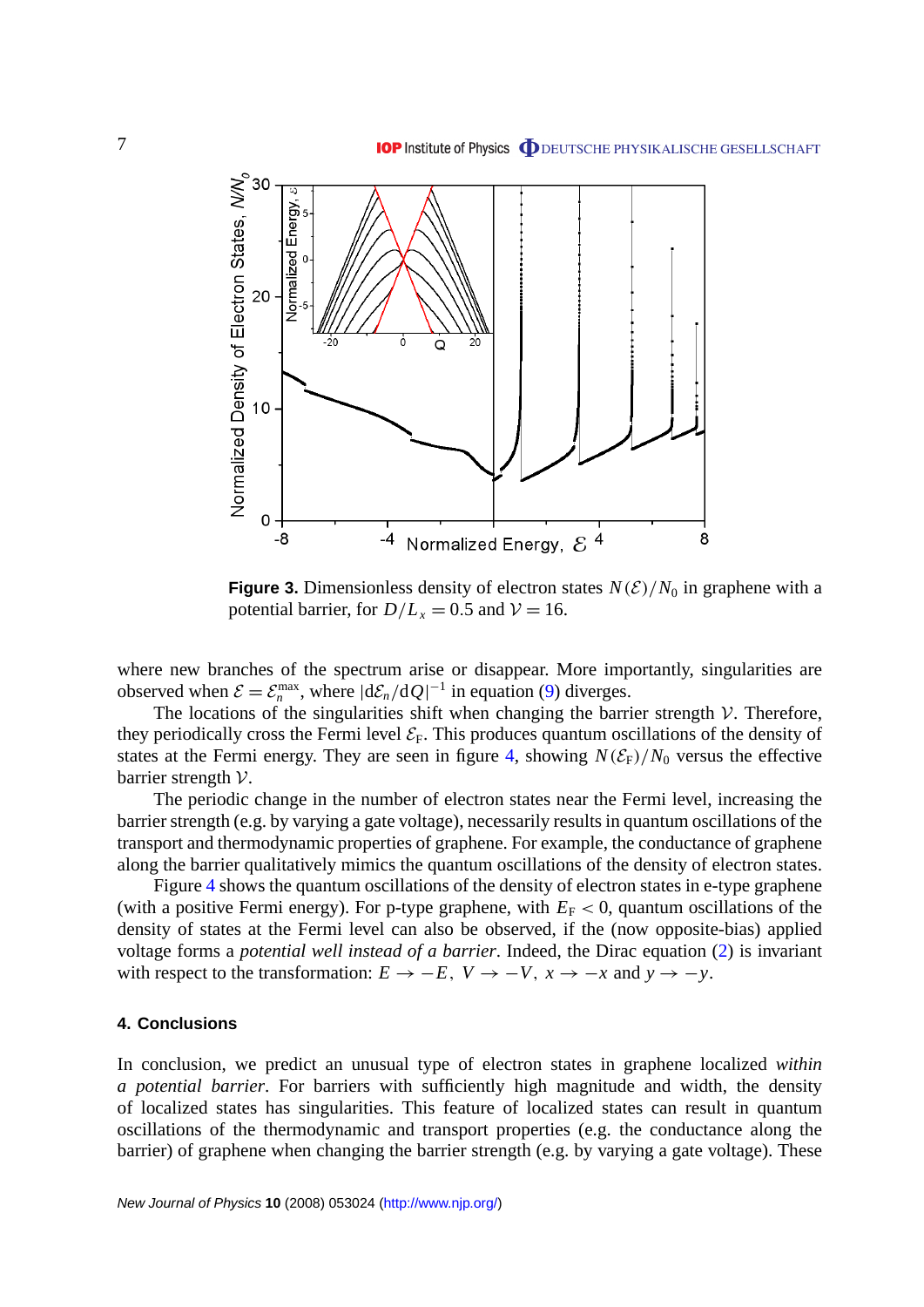<span id="page-7-0"></span>

**Figure 4.** Dimensionless density of electron states  $N(N)/N_0$  at the Fermi level versus the effective strength V of the potential barrier, for  $D/L_x = 0.5$ and  $\mathcal{E}_F = 1$ .

electric-field driven quantum oscillations are similar to the SdH oscillations of conductivity, which are produced in standard metals when changing the external magnetic field.

#### **Acknowledgments**

FN acknowledges partial support from the National Security Agency (NSA), Laboratory Physical Science (LPS), Army Research Office (ARO), National Science Foundation (NSF) grant no. EIA-0130383. FN and SS acknowledge partial support from JSPS-RFBR 06-02- 91200, and the Core-to-Core (CTC) program supported by the Japan Society for Promotion of Science (JSPS). SS acknowledges support from the UK EPSRC via no. EP/D072581/1, EP/F005482/1, and ESF network-programme 'Arrays of Quantum Dots and Josephson Junctions'.

#### **References**

- [1] Kittel C 2005 *Introduction to Solid State Physics* 8th edn (New Jersey: Wiley)
- [2] Novoselov K S *et al* 2005 *Nature* **[438](http://dx.doi.org/10.1038/nature04233)** 197 Zhang Y, Tan Y W, Stormer H L and Kim P 2005 *Nature* **[438](http://dx.doi.org/10.1038/nature04235)** 201
- [3] Castro Neto A H, Guinea F, Peres N M R, Novoselov K S and Geim A K 2007 *Preprint* [0709.1163v1](http://arxiv.org/abs/0709.1163v1)
- [4] Novoselov K S, Geim A K, Morozov S V, Jiang D, Zhang Y, Dubonos S V, Grigorieva I V and Firsov A A 2004 *Science* **[306](http://dx.doi.org/10.1126/science.1102896)** 666
- [5] Katsnelson M I, Novoselov K S and Geim A K 2006 *Nat. Phys.* **2** [620](http://dx.doi.org/10.1038/nphys384)